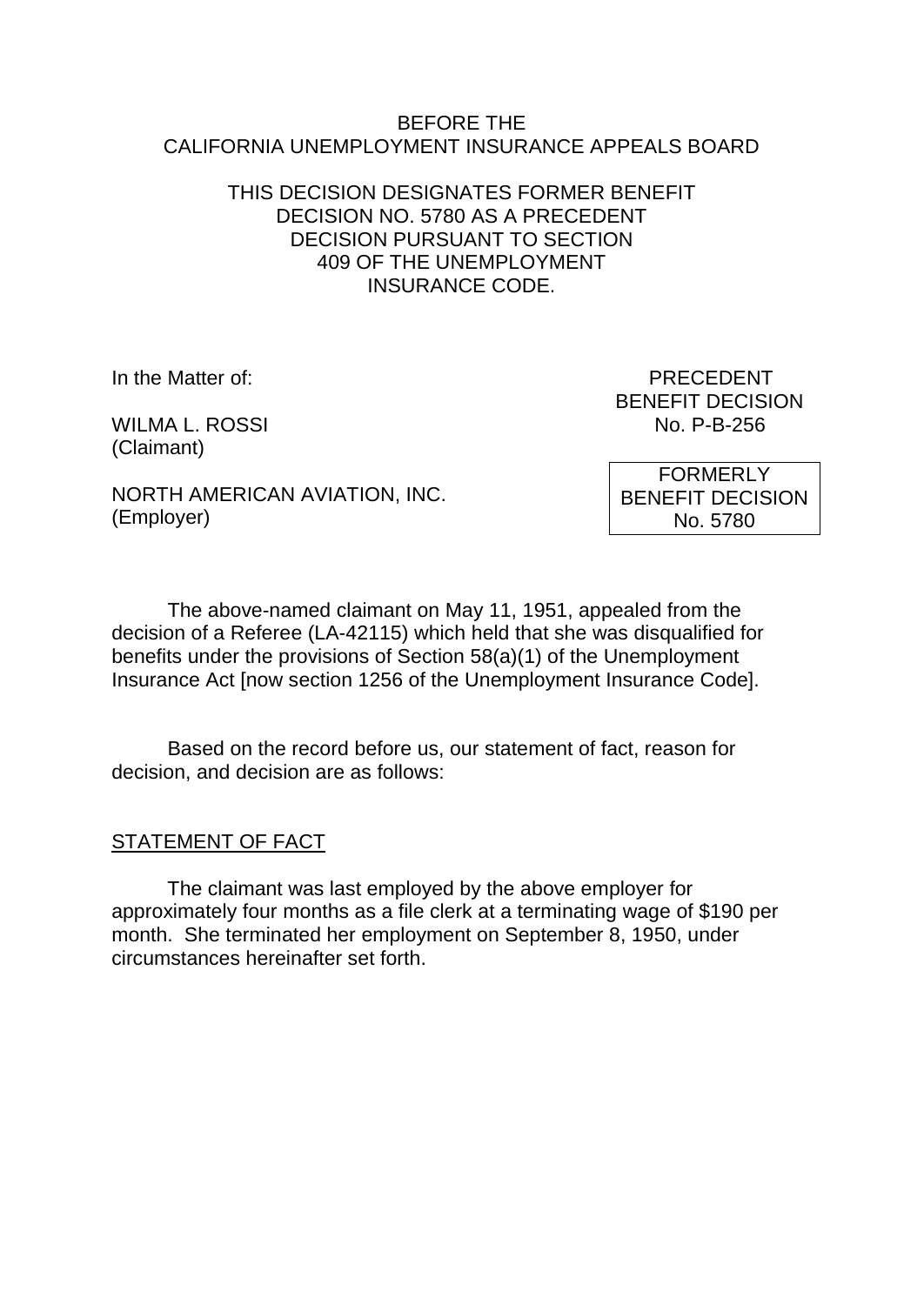On March 2, 1951, the claimant registered for work and filed a claim for benefits in the Hollywood office of the Department. As a result of a protest to the payment of benefits received from the claimant's last employer, the Department on March 22, 1951, issued a determination holding the claimant not subject to disqualification from benefits under Section 58(a)(1) of the Act [now section 1256 of the code] on the ground that she had good cause for voluntarily leaving her most recent work. The employer appealed and a Referee reversed the Department's determination and held the claimant subject to disqualification for five weeks.

The claimant is the mother of two children, ages six and one-half and two and one-half years. The claimant's mother was also living in the home during the period of the claimant's last employment and, although not in good health, providing care for the aforesaid children. On or about September 1, 1950, the claimant's mother was examined by a physician who submitted a preliminary diagnosis of possible stomach cancer and recommended that the mother rest and cease any activity as to the care of the claimant's children.

On learning of this recommendation and her mother's inability to continue the supervision of her children, the claimant discussed the matter fully with her foreman after which she submitted her resignation. No mention was made of any leave of absence. The claimant knew that the company had a regular established leave policy and customarily granted authorized leaves of absence which could be extended upon written application. The claimant did not inquire as to a possible leave of absence because she assumed she would receive no more than thirty days due to the short period of her employment and she did not feel that this amount of time would be sufficient. The claimant's supervisor did not suggest a leave of absence. A representative of the employer questioned that the supervisor would have granted a leave of absence for an indefinite period of time but pointed out that there is no stipulation in the company's policy that a leave of absence can be granted for a period of thirty days only.

The claimant made no effort to seek other care for her children and her mother who needed attention at the time of the claimant's resignation, and the employer argues that this failure on the part of the claimant negated any good cause she might otherwise advance for her resignation, since a leave would have been granted to the claimant to permit such a search or to personally attend her mother. The claimant considered it necessary that she personally care for her mother and her children. The claimant 's mother was confined to bed at the time of the claimant's resignation.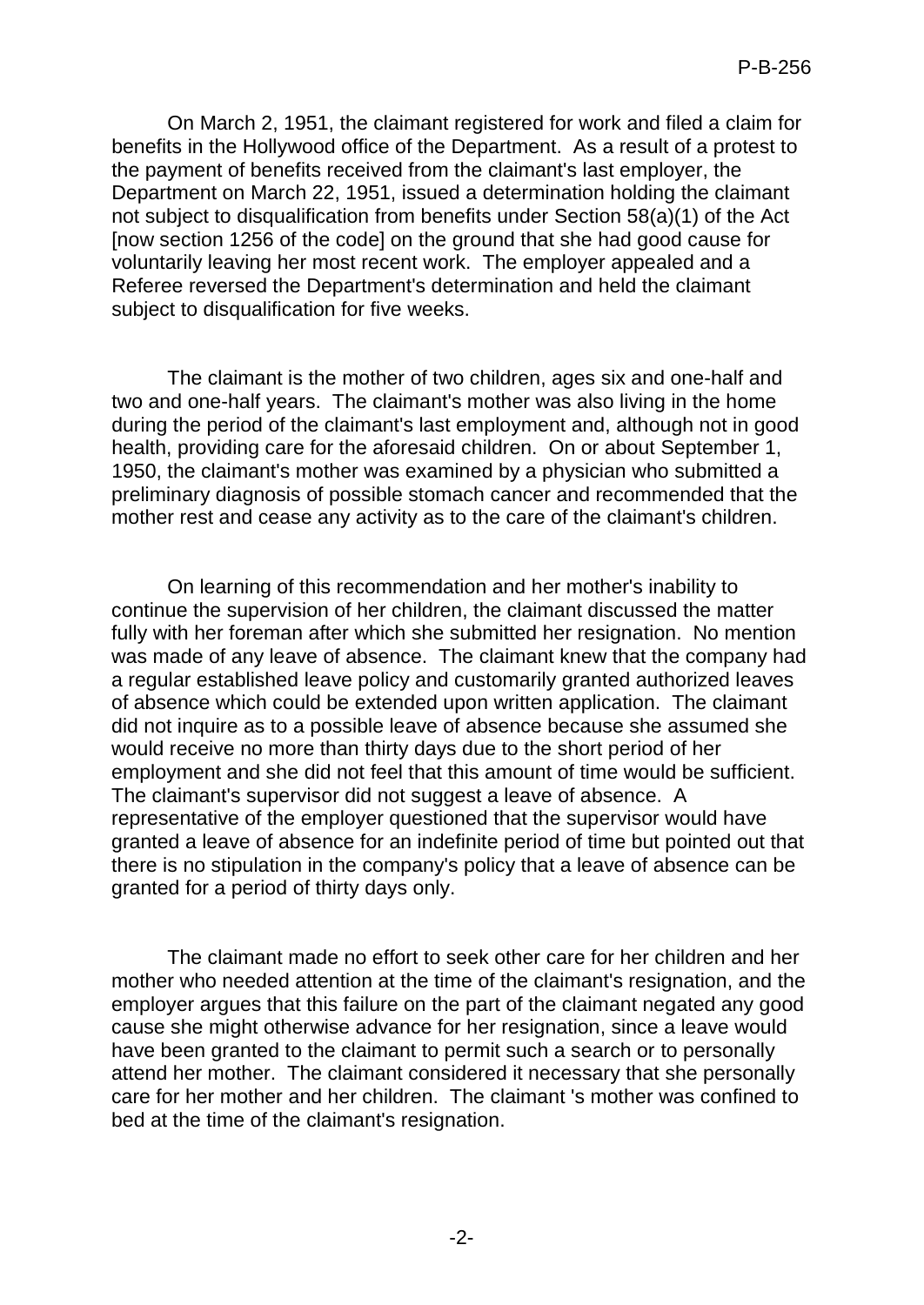The claimant argues that it would have been difficult if not impossible to secure adequate care for both her mother and her children and that even had she been able to secure such care, it would have been economically impractical. The claimant further contends that under these circumstances and considering the nature of her mother's illness and the indefinite period that she would be unable to work that a leave of absence was out of the question.

#### REASON FOR DECISION

Section 58(a) of the Act [now section 1256 of the code] provides in part that an individual shall be disqualified for benefits if:

"(1) He has left his most recent work voluntarily without good cause, if so found by the commission."

The claimant in the instant case clearly left her most recent work voluntarily and the sole question therefore is whether or not she had good cause for the leaving. We have repeatedly held that the necessity for caring for one's children constitutes good cause for voluntarily leaving work. (Benefit Decisions Nos. 4984, 5047, 5304, 5319, and 5457) We have also held that a claimant otherwise having good cause for leaving his work who is offered and refuses a leave of absence or knows of but fails to avail himself of a leave of absence does not have good cause for leaving (Benefit Decisions Nos. 5296 and 5407). In Benefit Decision No. 5296, we considered the situation where a claimant left her work due to difficulty in securing child care. In that case, the employer had an established leave of absence policy and the claimant had previously had a leave of absence and was familiar with the company's leave policy. The claimant was specifically offered a leave of absence and we held that her refusal of the leave made her leaving of work without good cause within the meaning of Section 58(a)(1) of the Act [now section 1256 of the code]. In Benefit Decision No. 5407, we considered a claimant employed by the same employer as in Benefit Decision No. 5296. The claimant in that case had previously been given a six months' maternity leave of absence and two three months' extensions for child care. After returning to work for two months, the claimant resigned without requesting any leave and we held that she did not have good cause for her leaving within the meaning of Section 58(a)(1) of the Act [now section 1256 of the code].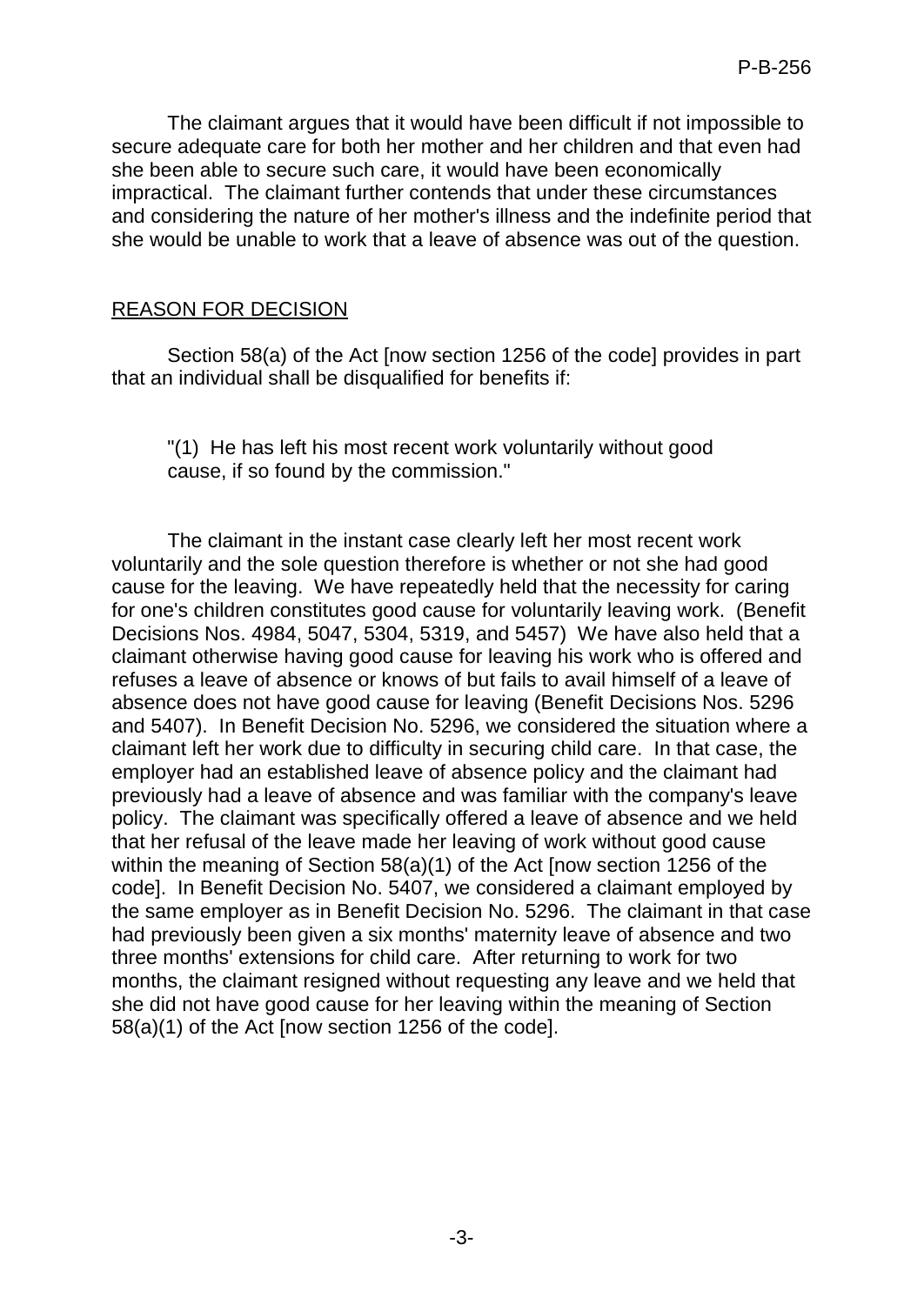In Benefit Decision No. 5319, we considered the situation where a claimant left her work due to the necessities of child care. In that case, the employer had an announced leave policy but the claimant was not aware of this policy and no leave was offered. In that case, we held the claimant had done everything that could be reasonably expected of her to preserve her position and that she had good cause for leaving. In Benefit Decision No. 5455, we considered a situation where a claimant left her work due to pregnancy. In that case the employer had a leave of absence policy which did not guarantee reemployment and there was no evidence that the claimant would have been granted a leave had she requested one. In that case, the claimant did not request a leave of absence in full knowledge of all the effects and we held that her leaving was with good cause. In Benefit Decision No. 5457, we considered a situation where a claimant regularly worked two nights per week and found that it was impossible to secure adequate child care during her night hours. She requested day work but this was refused and she was offered a leave of absence. The claimant refused the leave of absence because it was necessary for her to secure work during the hours when she could secure child care and to have taken the leave of absence would have been an idle act. In that case, we held under the circumstances that the claimant had good cause for leaving her work.

A review of our prior decisions shows that good cause for leaving work is negated by failure to secure a leave of absence only in those cases where the claimant was offered a leave of absence, knew of an established leave of absence policy or should have known of such policy and in addition an effort to maintain the employer-employee relationship appeared reasonable in the circumstances. In the instant case, the claimant informed her supervisor fully of the circumstances and the supervisor concurred with the claimant that termination was indicated without offering a leave of absence. (See Benefit Decision No. 5409) Although the employer had an established leave of absence policy of which the claimant was aware, there is no evidence that the claimant would have been granted such a leave but to the contrary the employer representative questioned whether or not an indefinite leave would have been granted. Considering all the circumstances presented in this case, we conclude that the claimant acted reasonably in the circumstances and had good cause for leaving her work within the meaning of Section 58(a)(1) of the Act [now section 1256 of the code].